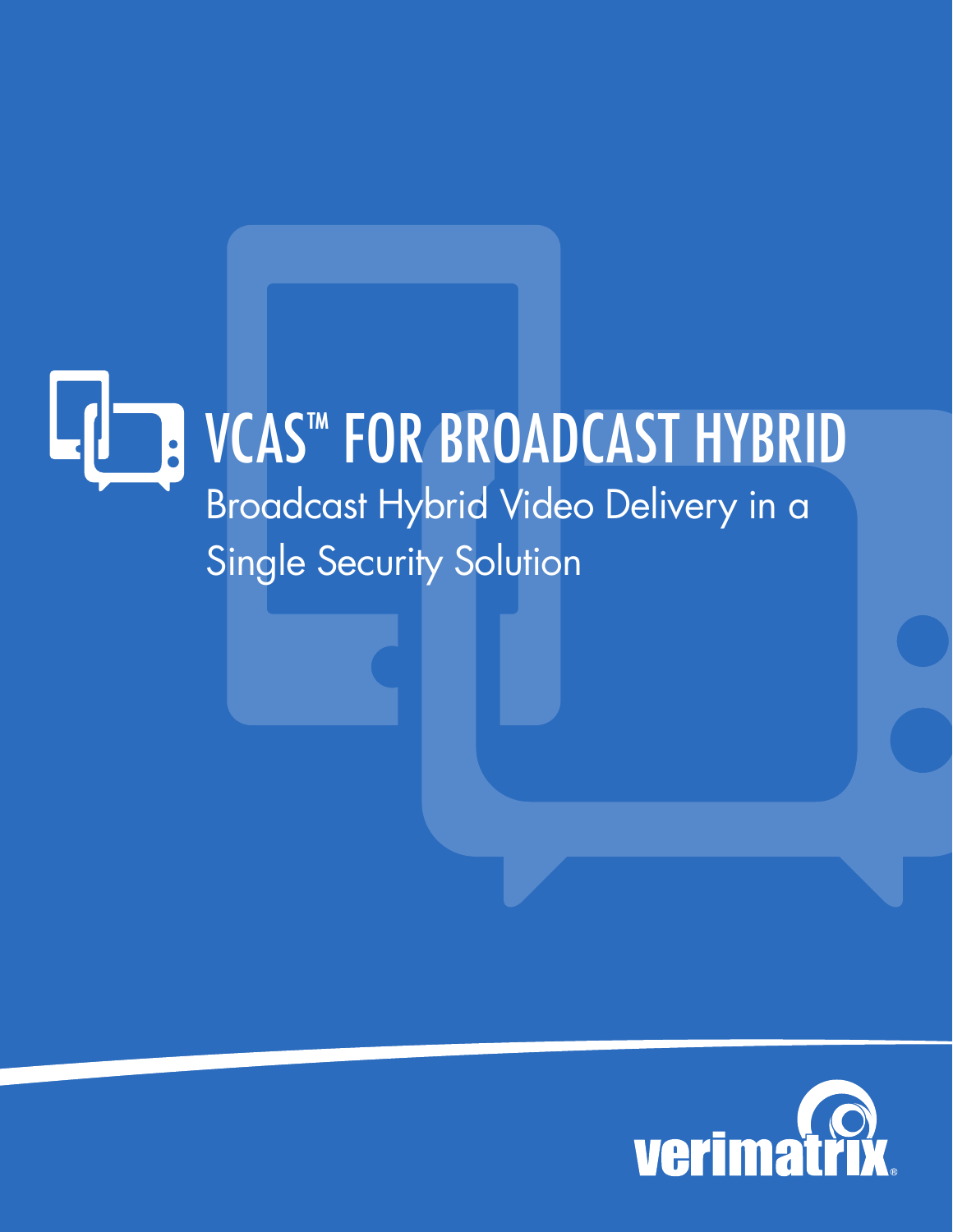## MANAGE SECURE VIDEO DELIVERY OVER BROADCAST, MULTICAST AND OTT NETWORKS

### THE CHALLENGE

As operators transition from a broadcast network to a multi-network service, they must continue to handle the technical and commercial factors involved in growing such a business:

- Consumers' expectation of a high-quality TV Everywhere experience in which they can access content in a seamless manner
- Rights management across RF linear, multicast linear and streamed on-demand content; mix of protocols and bitrates
- Transition from hardware centric approaches to software and IP-based technologies

Successfully managing this vastly expanded scope of delivery challenges is critical to remaining competitive. Verimatrix offers optimum support for operators advancing beyond silo-based, single network content protection and helps move them into a world of multi-network revenue security.



### THE SOLUTION

Combining sophisticated security technology with intuitive user interfaces, the VCAS for Broadcast Hybrid provides a single source for rights management across RF linear, multicast linear and on-demand content. This enables viewers to enjoy the ideal, seamless multi-screen experience. In addition to its Farncombe audit, VCAS for Broadcast Hybrid has been proven effective in the field for its key benefits:

- Scalable software and IP centric architecture with flexible configurations to support on-premise, cloud or mixed deployment models
- User-specific watermarking technology (VideoMark®) in line with MovieLab requirements and supporting UHD/4K service delivery
- Extended monitoring and management capabilities using Verspective™ add-on service

Due to the system architecture and compact form factor, VCAS is inherently cost-effective for the smallest deployment while field-proven to scale efficiently for tier 1 payTV operators with millions of subscribers.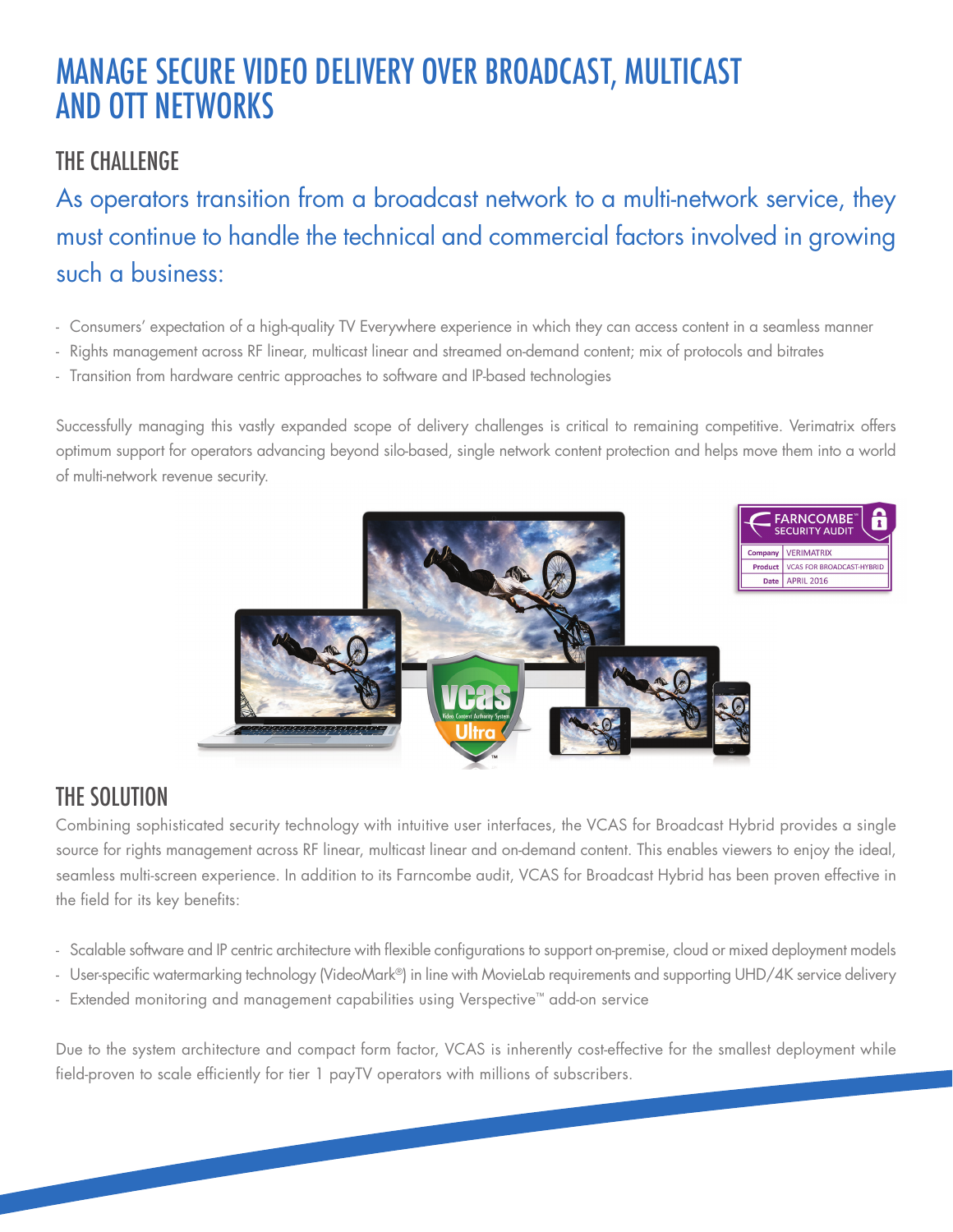### VCAS™ FOR BROADCAST HYBRID SYSTEM ARCHITECTURE AND KEY COMPONENTS



- Operator Management Interface (OMI) The core administrative component of VCAS, the OMI provides a single VCAS integration point for customer care, billing and middleware systems through a set of content, device and entitlement management interfaces.
- Content Security Manager (CSM) Contains the VCAS security components for managed IPTV networks to support authentication, key distribution and user control. CSM scales cost effectively to meet any deployment size by distributing components across clusters of servers and database engines.
- Real-Time Encryption Server (RTES) Performs 128-bit AES encryption of multicast Single Program Transport Streams (SPTS) of encapsulated video content per DVB standard.
- MultiCAS™/IP An alternative to RTES, MultiCAS™/IP generates ECMs in conjunction with third-party, hardware-based AES scramblers supporting Simulcrypt.
- MultiCAS™/DVB Generates ECMs in conjunction with third-party Simulcrypt capable multiplexers/scramblers. The scrambling algorithm is typically DVB-CSA. MultiCAS/DVB also supports the EMMG interface, which is used for certain user and device messaging.
- VOD Encryption Manager (VEM) Performs faster than real-time AES-128 pre-encryption of VOD assets, in conjunction with CSM and third-party VOD servers, supporting manual or automated workflow.
- ViewRight® STB for Broadcast-Hybrid A robust package of embedded code that implements VCAS cardless security functions within each IP-STB including broadcast-hybrid, DVR and connected/smart TV. An integral part of ViewRight ONE, it offers best-of-breed content security for two-way networks in a hardened implementation that utilizes the sophisticated security features of modern STB chipsets.